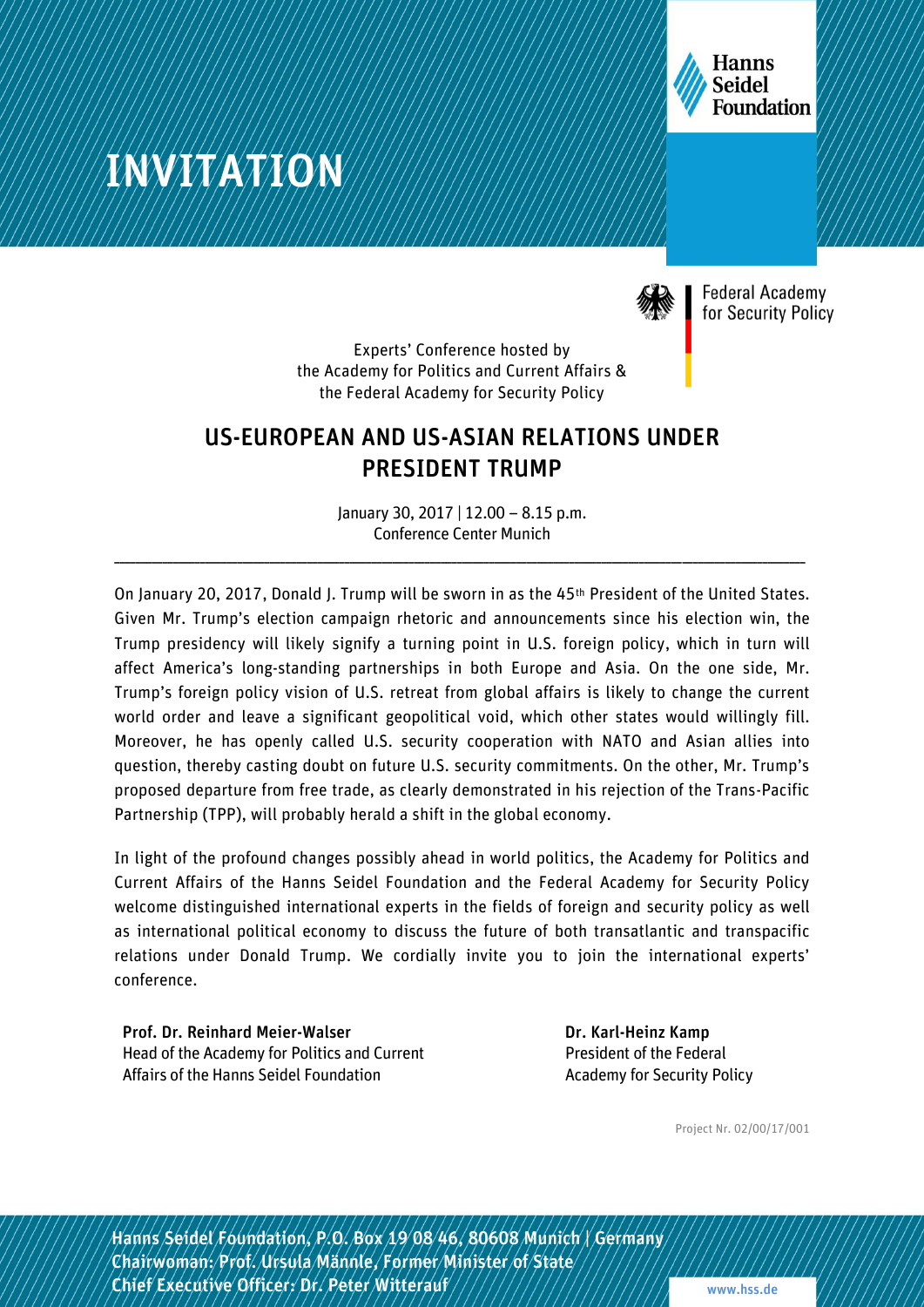

**Federal Academy** for Security Policy



## PROGRAM

#### Experts' Workshop (conference language: English)

- 12.00 p.m. Registration and lunch
- 1.00 p.m. Opening Remarks

Prof. Ursula Männle Chairwoman of the Hanns Seidel Foundation

Dr. Karl-Heinz Kamp President of the Federal Academy for Security Policy

- 1.20 p.m. Welcoming Address by the Consul General Hidenao Yanagi Consulate General of Japan in Munich
- 1.30 p.m. Keynote Address: America's Priorities under President Trump

Dr. Josef Braml German Council on Foreign Relations, Berlin, GERMANY

Commentary:

Professor Koji Murata Doshisha University, Kyoto, JAPAN

- Chair: Andrea Rotter, M.A. Hanns Seidel Foundation
- 2.00 p.m. Panel I: Foreign and Security Policy-Related Implications for the Asia-Pacific and Euro-Atlantic Region

Dr. Hans Binnendijk Johns Hopkins University, Washington D.C., USA

Toshiro Iijima Ministry of Foreign Affairs, Tokyo, JAPAN

Dr. Karl-Heinz Kamp Federal Academy for Security Policy, Berlin, GERMANY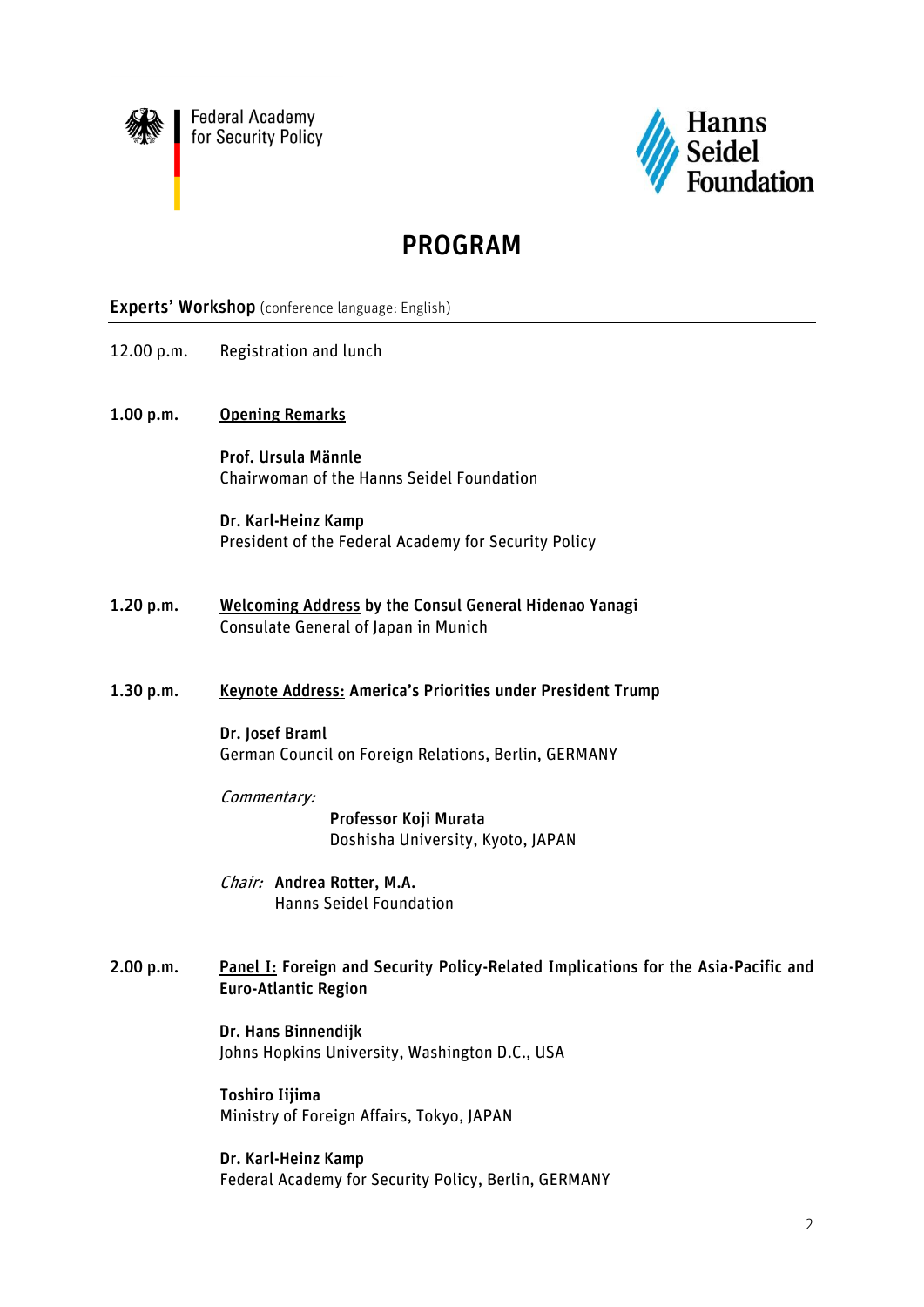| <i>Chair:</i> Dr. Saskia Hieber                   |  |
|---------------------------------------------------|--|
| Akademie für Politische Bildung, Tutzing, GERMANY |  |

- 3.45 p.m. Coffee break
- 4.00 p.m. Panel II: Economic and Fiscal Policy-Related Implications for the Asia-Pacific and Euro-Atlantic Region

Dr. Jacob Funk Kirkegaard Peter G. Peterson Institute for International Economics, Washington D.C., USA

Fabian Wendenburg The Federation of the German Industries, Berlin, GERMANY

Dr. Erdal Yalcin Ifo Center for International Economics, Munich, GERMANY

Chair: Diana Schnelle, M.A. Ruhr-Universität Bochum, GERMANY

5.45 p.m. End of experts' workshop and snack